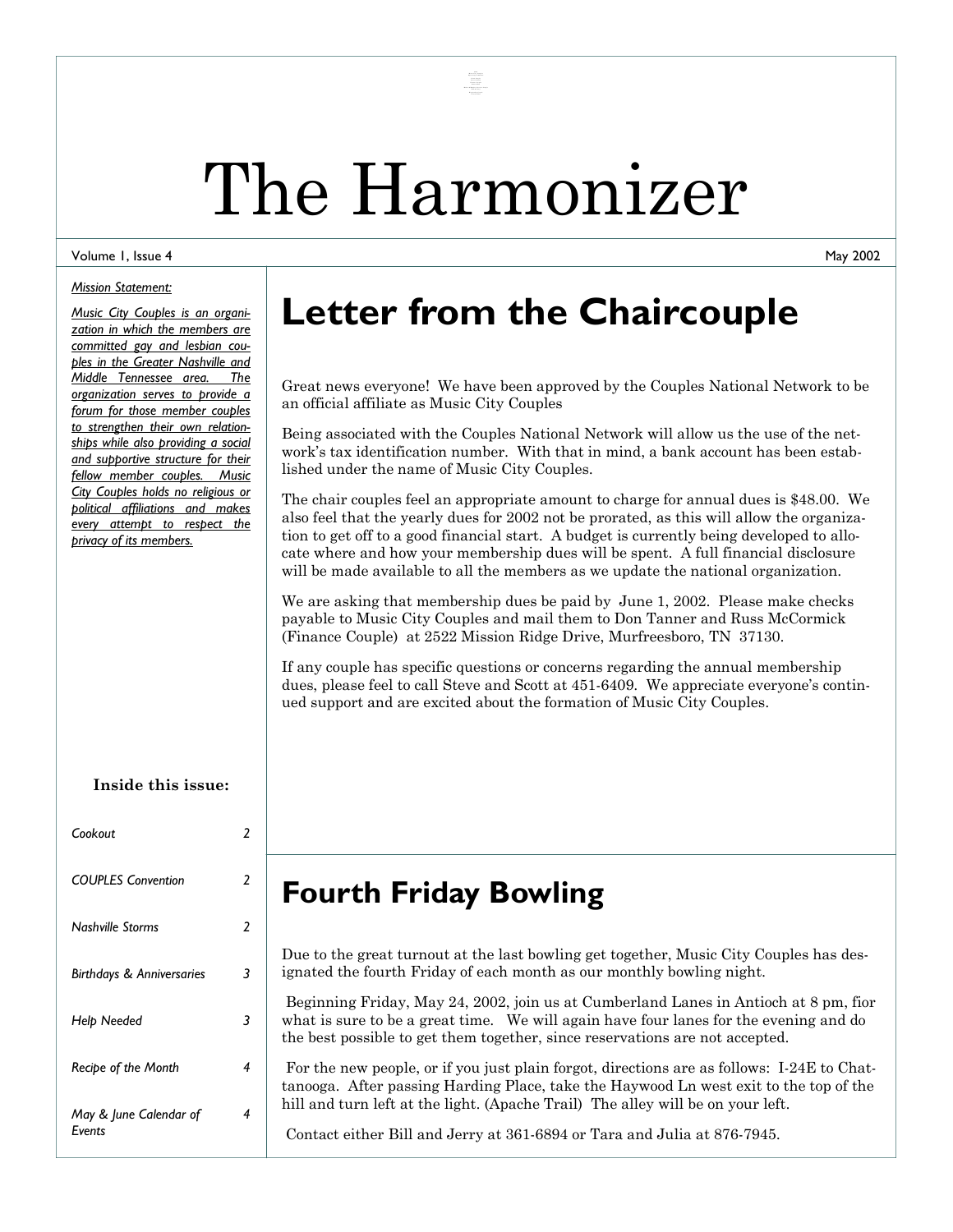# **Cookout Planned**

Spring has finally sprung and who could think of a better way to spend a weekend day than at Joe and Gary's in Madison on Saturday, May 18th at 6 pm for a cookout. Joe and Gary will provide hamburgers, hot dogs, buns, drinks, and plates will be provided. Joe and Gary ask for those who do attend to bring a covered dish such as baked beans, potato salad, pasta salad, etc. Please RSVP to Joe at 870-1044 if you will be attending and the type of dish you will be bringing.



# **COUPLES National Network Celebration 2002**

If your looking for a weekend getaway, why not consider heading down to Hollywood Beach, Florida and join the Couples National Network and Gold Coast Couples for Celebration 2002. The event takes place June 7th, 8th, and 9th and is sure to be loads of fun, while the attire for the weekend is beach casual!

The events start Friday evening with checki-in, a mixer and BBQ dinner.

Saturday morning is the Annual Business Meeting with the holding of elections. That afternoon you can shop, check out the Boardwalk which is one block from the hotel, or relax and take a cruise on the intercoastal waterway. Saturday night there will be a "silent auction", which will be the fundraiser, a cash bar, buffet dinner , and music with a live DJ.

Sunday morning will kick off a morning reception followed later that morning with a farewell brunch and annual State of the Organization speech by the chaircouple.

Accomodations are \$60/nite for a room with a garden view or pool-side view, while deluxe rooms with oceanfront views are \$100/night allowing up to four people per room. The cost is \$175/couple for the complete convention registration, which includes the Friday Night BBQ, Saturday Night Dinner Dance, and Sunday Morning Breakfast Buffet.

Lodging is at the Holiday Inn Hollywood Beach. Call them at 1-800-237-4667 to make your reservations. Tell them you are with the COUPLES National Network Convention.

Call now for what is sure to be an enjoyable weekend and a great opportunity to meet other gay and lesbian couples from across the country, while experiencing the atmosphere of an all gay and lesbian weekend.

# **Busy Month for Storms**

Wondering what to cook for dinner on a Wednesday night or just plain **BORED**, and wanting to burn energy but have fun at the same time? Then why not come out to the Toolbox from 6-9pm beginning Wednesdays in May, and get involved in the Storms Sand Volleyball League. The Storms will also have the grill fired up, thus solving your dinner dilemma!

The weekend of May 18th and 19th, head on over to the Toolbox for the Carnival which will start at 3 pm and go until ???

This summer why not consider playing softball in the Toolbox Sand Volleyball League. You must sign up by May 29th.

Also, don't forget every Sunday from noon to 6 pm, the Nashvegas Softball League playa at Whitfield Park on Edmondson Pike. Come out and support your favorite team.

For further info contact Jon at 337-3498 or visit the storms website at *WWW.NASHVILLE STORMS .COM.*

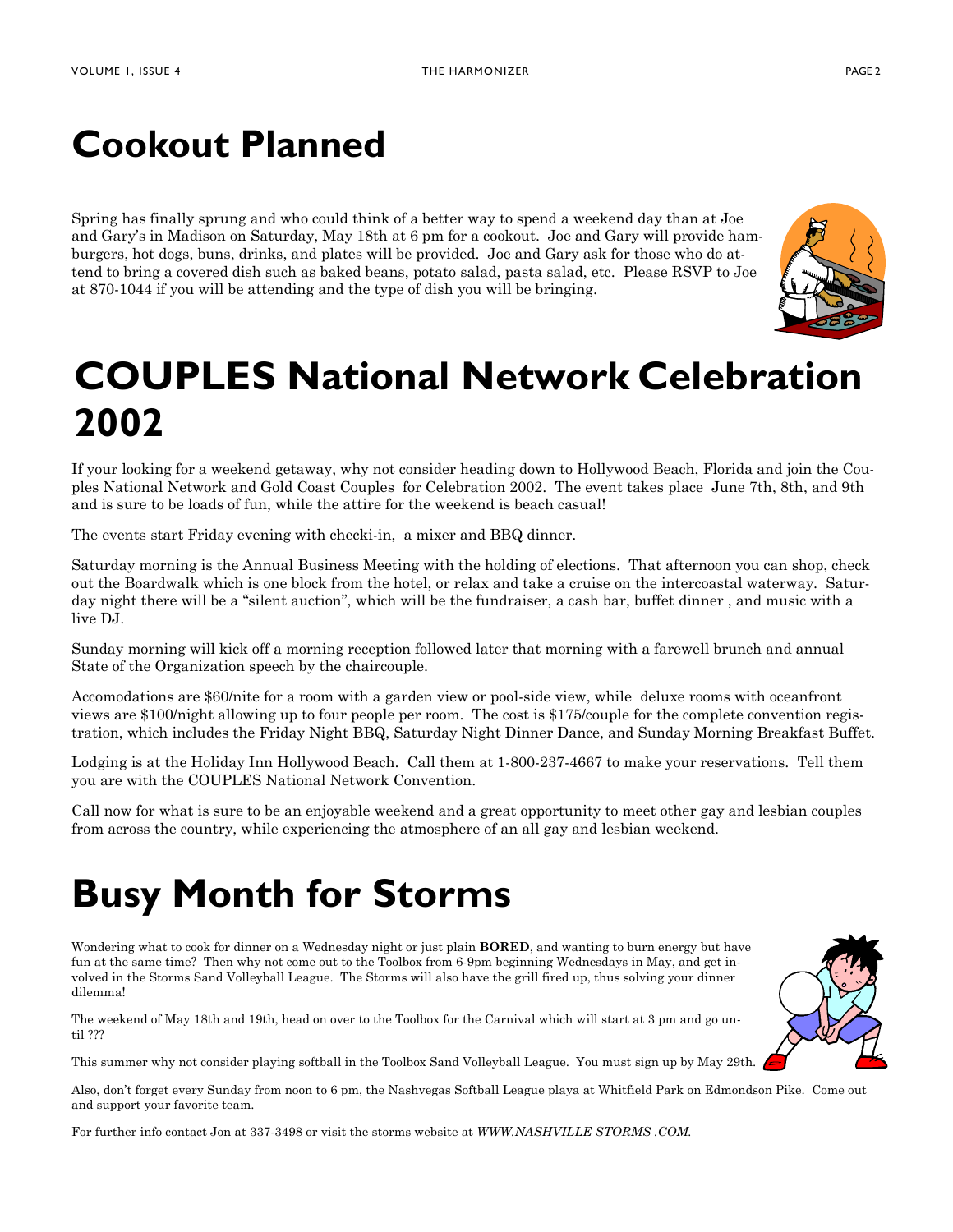### **Inside Story Headline**

This story can fit 150-200 words.

One benefit of using your newsletter as a promotional tool is that you can reuse content from other marketing materials, such as press releases, market studies, and reports.

While your main goal of distributing a newsletter might be to sell your product or service, the key to a successful newsletter is making it useful to your readers.

A great way to add useful content to your newsletter is to develop and write your own articles, or include a calendar of upcoming events or a special offer that promotes a new product.

You can also research articles or find "filler" articles by accessing the World Wide Web. You can write about a variety of topics but try to keep your articles short.

Much of the content you put in your newsletter can also be used for your Web site. Microsoft Publisher offers a simple way to convert your newsletter to a Web publication. So, when you're finished writing your newsletter, convert it to a Web site and post it.

### *BIRTHDAYS*

Sunny (Kathy) 5/25

Tara (Julia) 5/29

Bobby (Larry) 5/31

#### *ANNIVERSARIES*

Gene and Todd 5/31

### **Help Needed**

Got a home project that you are ready to undertake but just don't have enough hands? Then why not consider asking some of the folks of Music City Couples to help out. Which is exactly what we are planning to do on Sunday , June 23 at 1pm at Greg and Duane's new house. They need help putting up a fence and are holding a fence building party with a cookout around 3pm. Let's all get together and help them and hey who know we could be coming to your house soon to help you with your home project. Just let us know the date and time and we can make a party out of it and have a great time in the process. Stay tuned to the board for more info.



*CONGRATULATIONS* to Stefan and Steve on the arrival of their new neice, Mackenzie Briana Grubbs. She arrived at 3:42 am on Saturday, April 20. She weighed 6 lbs 14 oz and was 16 inches long.

*The Harmonizer* is a monthly publication of Music City Couples. Production of the newsletter is the responsibility of the Media Couple. We encourage all members to submit articles to appear in the newsletter. The Media Couple reserves the right to select and edit all articles for publication.